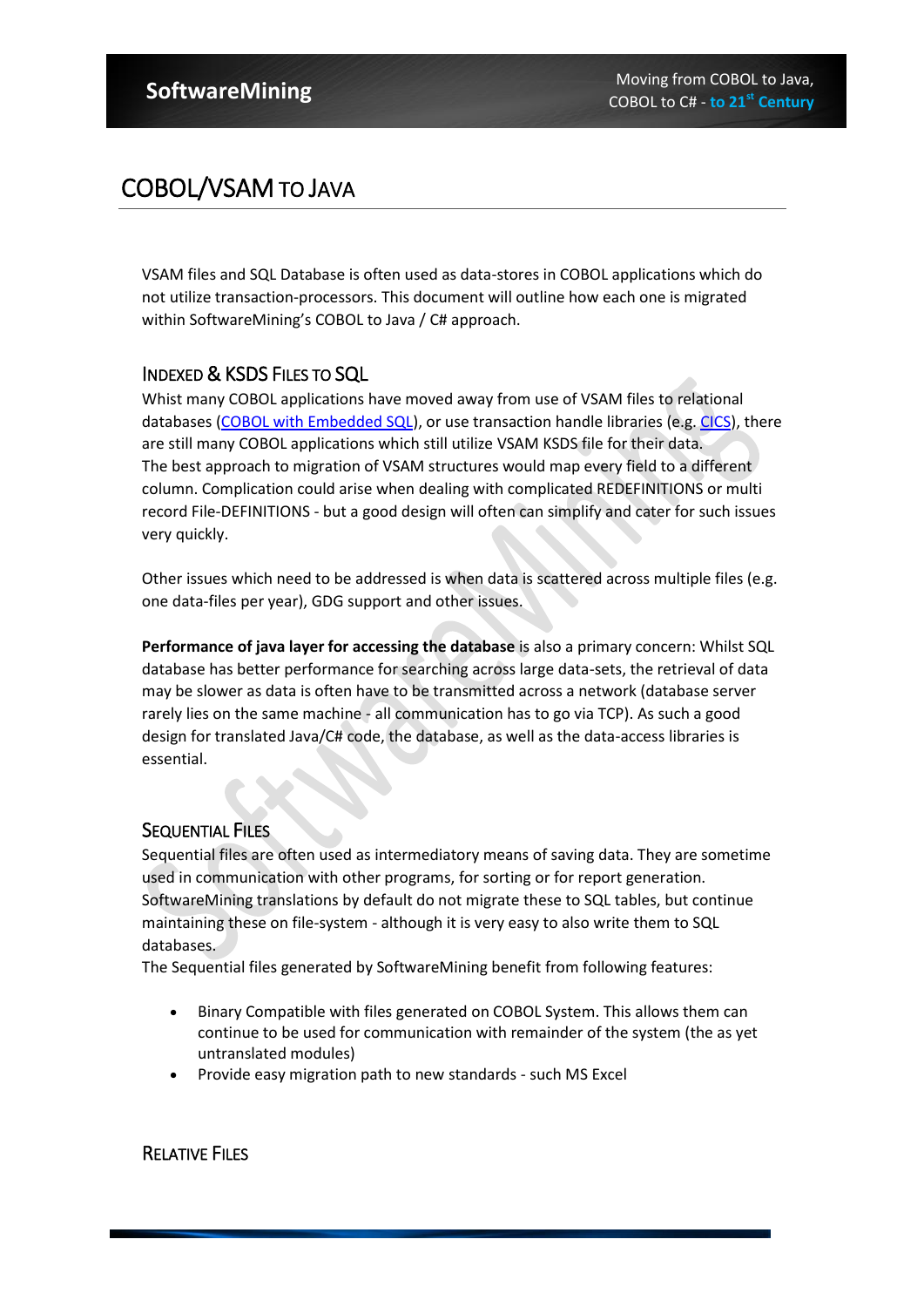Relative files may be maintained as files within file system, or relational database tables.

#### MULTIPLE FILE-DEFINITION FOR SAME DATA-FILE.

In an application, often different programs define a different structure (FILE-DEFINITION) for same datafile.

Whilst such approach causes no problems for when dealing with (data) Files - is not a viable approach for defining columns in database. The manual consolidation or merge of such structures can be lengthy and error prone. Automatic identification and conflict/resolution of these definitions may be one of the most important aspect of a successful migration projects.

#### PERFORMANCE , PERFORMANCE , PERFORMANCE

Batch programs often have to complete their processing within a set timeframe. The performance issue has to be one of the major influences on design of the translated java or C# code.

The following can have very large impact on performance of migrated code:

- Number fields: Where possible and **safely** , the translator should convert COMPUTATIONAL formats to native java data-types
- Precision: Java BigDecimal should be used only when absolutely necessary
- Remove un-used structures cut down on load time
- Parallelization is achieved much easier on legible and maintainable code (translated Java/C# code).
- REDEFINES can the translator identify and remove any of them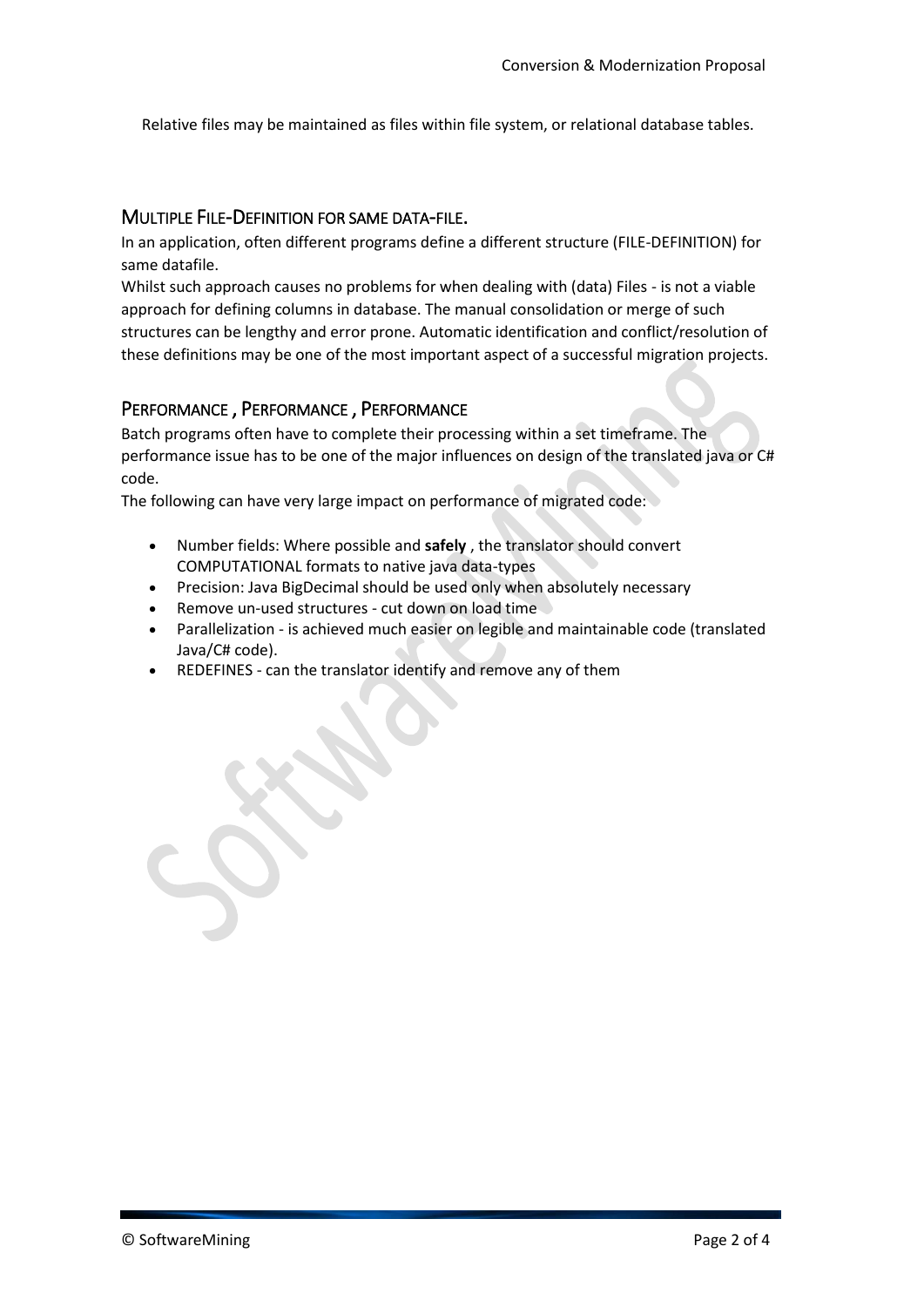# MIGRATION OF COBOL WITH EMBEDDED SQL TO JAVA OR C#

Many COBOL applications have moved away from use of VSAM files to relational databases SQL.

This step would have significantly improved the data-maintenance of the application as well as easing integration with other non-COBOL applications.

COBOL ESQL applications are hence the prime candidates for migration to Java or C#. This path can bring the general application maintenance inline with the already improved data maintenance.

It is worth noting that ESQL applications are also prime candidates for [gradual and migration](http://www.softwaremining.com/cobol_dialects/services/Incremental_Migration_COBOL_to_java.jsp)  [projects.](http://www.softwaremining.com/cobol_dialects/services/Incremental_Migration_COBOL_to_java.jsp)

## COBOL WITH EMBEDDED SQL MODERNIZATION

Some COBOL program use DB2 instead of VSAM files. Access to DB2 is provided via DB2 SQL queries. Migration of EMBEDDED SQL Programs involves the translation of DB2 SQL to ANSI, and replacement of COBOL/EMBEDDED SQL Integration features with standard Java/C# practices.

SoftwareMining CORECT changes the Embedded SQL statements from COBOL to Java / C# dialects. Additionally, the system allows externalization of SQL statements in order to ease future database migrations e.g. from DB2 to Oracle.

## **PERFORMANCE**

Many ESQL applications are Batch-programs which need to be completed within a set time frame every day.

As such the migration of such system would hugely benefit from translation into a design which has performance as one of its main considerations.

## CHANGING DIALECT OF EMBEDDED SQL

In order for the embedded SQL code to work in new system, the dialect has to change from COBOL to Java or C#. (E.g. new code should use '?' or '@' delimiters instead of *:FIELD* notation).

SoftwareMining tools achieve this automatically.

#### CATERING FOR DATABASE CHANGES

After the translation of COBOL to Java, it may also be desirable to change the underlying database - e.g. moving from DB2 to Oracle, or MySQL ... The main issue to overcome is the SQL return codes hard-coded in the application which differ between database servers. SoftwareMining migration process allows runtime configuration / substitution of SQL codes - minimizing efforts involved in such database changes.